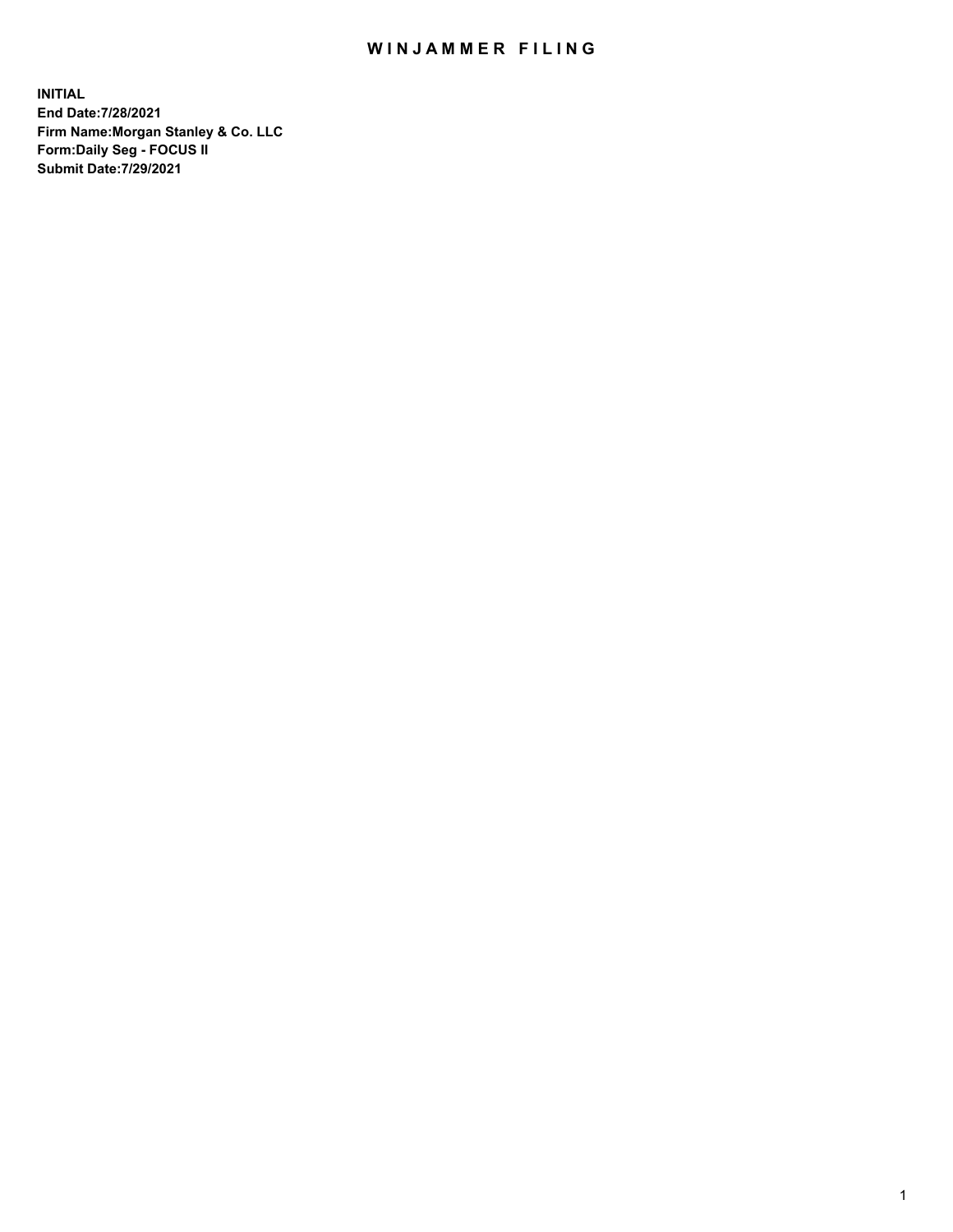**INITIAL End Date:7/28/2021 Firm Name:Morgan Stanley & Co. LLC Form:Daily Seg - FOCUS II Submit Date:7/29/2021 Daily Segregation - Cover Page**

| Name of Company                                                                                                                                                                                                                                                                                                                | Morgan Stanley & Co. LLC                               |
|--------------------------------------------------------------------------------------------------------------------------------------------------------------------------------------------------------------------------------------------------------------------------------------------------------------------------------|--------------------------------------------------------|
| <b>Contact Name</b>                                                                                                                                                                                                                                                                                                            | <b>Ikram Shah</b>                                      |
| <b>Contact Phone Number</b>                                                                                                                                                                                                                                                                                                    | 212-276-0963                                           |
| <b>Contact Email Address</b>                                                                                                                                                                                                                                                                                                   | Ikram.shah@morganstanley.com                           |
| FCM's Customer Segregated Funds Residual Interest Target (choose one):<br>a. Minimum dollar amount: ; or<br>b. Minimum percentage of customer segregated funds required:% ; or<br>c. Dollar amount range between: and; or<br>d. Percentage range of customer segregated funds required between:% and%.                         | 235,000,000<br><u>0</u><br>0 <sup>0</sup><br>00        |
| FCM's Customer Secured Amount Funds Residual Interest Target (choose one):<br>a. Minimum dollar amount: ; or<br>b. Minimum percentage of customer secured funds required:% ; or<br>c. Dollar amount range between: and; or<br>d. Percentage range of customer secured funds required between:% and%.                           | 140,000,000<br><u>0</u><br><u>00</u><br>0 <sub>0</sub> |
| FCM's Cleared Swaps Customer Collateral Residual Interest Target (choose one):<br>a. Minimum dollar amount: ; or<br>b. Minimum percentage of cleared swaps customer collateral required:% ; or<br>c. Dollar amount range between: and; or<br>d. Percentage range of cleared swaps customer collateral required between:% and%. | 92,000,000<br><u>0</u><br>0 Q<br>0 <sub>0</sub>        |

Attach supporting documents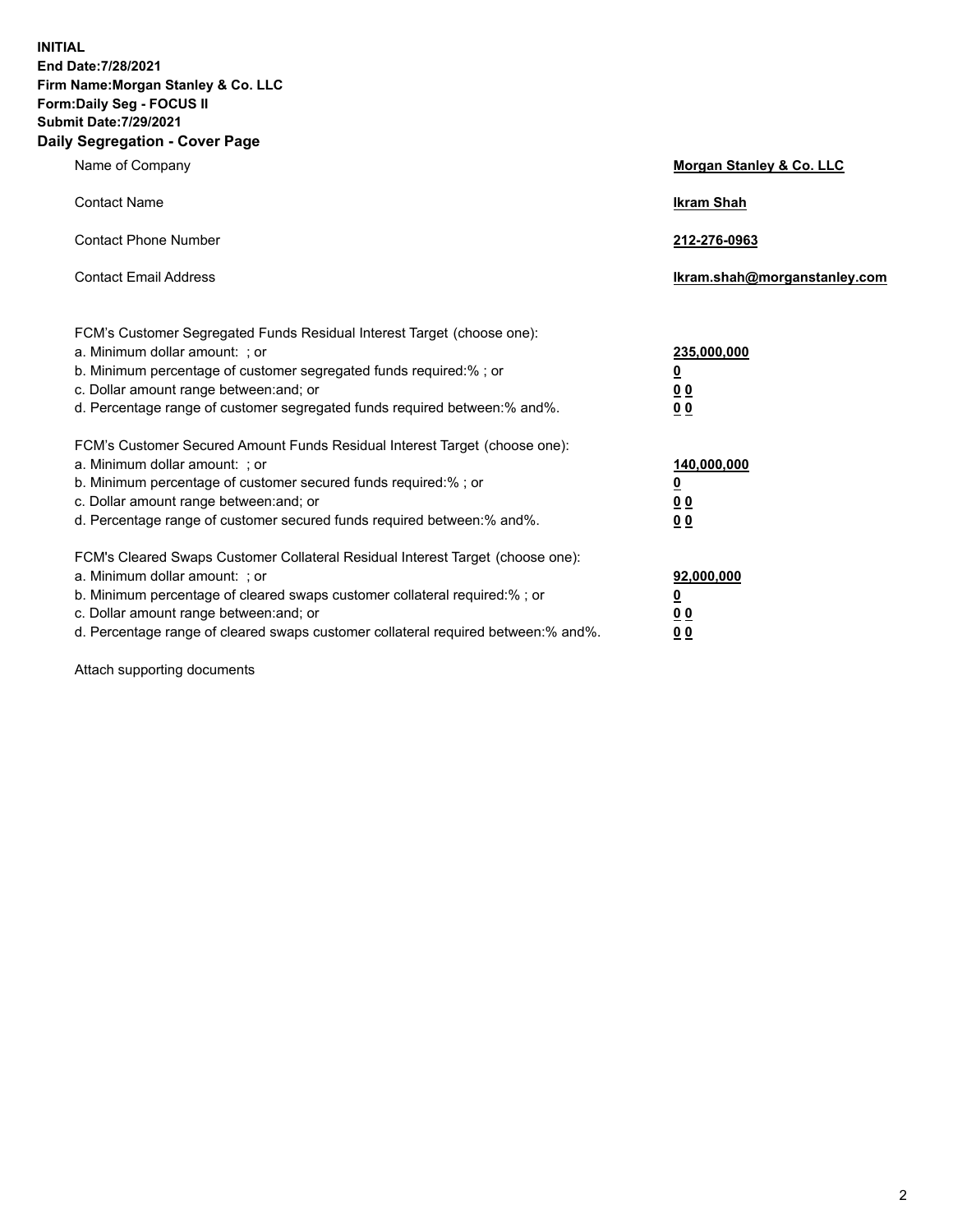## **INITIAL End Date:7/28/2021 Firm Name:Morgan Stanley & Co. LLC Form:Daily Seg - FOCUS II Submit Date:7/29/2021**

## **Daily Segregation - Secured Amounts**

|     | Foreign Futures and Foreign Options Secured Amounts                                         |                                   |
|-----|---------------------------------------------------------------------------------------------|-----------------------------------|
|     | Amount required to be set aside pursuant to law, rule or regulation of a foreign            | $0$ [7305]                        |
|     | government or a rule of a self-regulatory organization authorized thereunder                |                                   |
| 1.  | Net ledger balance - Foreign Futures and Foreign Option Trading - All Customers             |                                   |
|     | A. Cash                                                                                     | 4,467,781,852 [7315]              |
|     | B. Securities (at market)                                                                   | 2,160,680,201 [7317]              |
| 2.  | Net unrealized profit (loss) in open futures contracts traded on a foreign board of trade   | 1,103,886,721 [7325]              |
| 3.  | Exchange traded options                                                                     |                                   |
|     | a. Market value of open option contracts purchased on a foreign board of trade              | 39,728,129 [7335]                 |
|     | b. Market value of open contracts granted (sold) on a foreign board of trade                | -25,351,208 [7337]                |
| 4.  | Net equity (deficit) (add lines 1. 2. and 3.)                                               | 7,746,725,695 [7345]              |
| 5.  | Account liquidating to a deficit and account with a debit balances - gross amount           |                                   |
|     |                                                                                             | 20,424,349 [7351]                 |
| 6.  | Less: amount offset by customer owned securities                                            | -19,879,519 [7352] 544,830 [7354] |
|     | Amount required to be set aside as the secured amount - Net Liquidating Equity              | 7,747,270,525 [7355]              |
|     | Method (add lines 4 and 5)                                                                  |                                   |
| 7.  | Greater of amount required to be set aside pursuant to foreign jurisdiction (above) or line | 7,747,270,525 [7360]              |
|     | 6.                                                                                          |                                   |
|     | FUNDS DEPOSITED IN SEPARATE REGULATION 30.7 ACCOUNTS                                        |                                   |
| 1.  | Cash in banks                                                                               |                                   |
|     | A. Banks located in the United States                                                       | 242,761,483 [7500]                |
|     | B. Other banks qualified under Regulation 30.7                                              | 381,908,576 [7520] 624,670,059    |
|     |                                                                                             | [7530]                            |
| 2.  | Securities                                                                                  |                                   |
|     | A. In safekeeping with banks located in the United States                                   | 725,907,778 [7540]                |
|     | B. In safekeeping with other banks qualified under Regulation 30.7                          | 40,759,203 [7560] 766,666,981     |
|     |                                                                                             | [7570]                            |
| 3.  | Equities with registered futures commission merchants                                       |                                   |
|     | A. Cash                                                                                     | 14,231,867 [7580]                 |
|     | <b>B.</b> Securities                                                                        | $0$ [7590]                        |
|     | C. Unrealized gain (loss) on open futures contracts                                         | 772,119 [7600]                    |
|     | D. Value of long option contracts                                                           | $0$ [7610]                        |
|     | E. Value of short option contracts                                                          | 0 [7615] 15,003,986 [7620]        |
| 4.  | Amounts held by clearing organizations of foreign boards of trade                           |                                   |
|     | A. Cash                                                                                     | $0$ [7640]                        |
|     | <b>B.</b> Securities                                                                        | $0$ [7650]                        |
|     | C. Amount due to (from) clearing organization - daily variation                             | $0$ [7660]                        |
|     | D. Value of long option contracts                                                           | $0$ [7670]                        |
|     | E. Value of short option contracts                                                          | 0 [7675] 0 [7680]                 |
| 5.  | Amounts held by members of foreign boards of trade                                          |                                   |
|     | A. Cash                                                                                     | 4,115,733,367 [7700]              |
|     | <b>B.</b> Securities                                                                        | 1,394,013,219 [7710]              |
|     | C. Unrealized gain (loss) on open futures contracts                                         | 1,103,114,602 [7720]              |
|     | D. Value of long option contracts                                                           | 39,728,129 [7730]                 |
|     | E. Value of short option contracts                                                          | -25,351,208 [7735] 6,627,238,109  |
|     |                                                                                             | $[7740]$                          |
| 6.  | Amounts with other depositories designated by a foreign board of trade                      | $0$ [7760]                        |
| 7.  | Segregated funds on hand                                                                    | $0$ [7765]                        |
| 8.  | Total funds in separate section 30.7 accounts                                               | 8,033,579,135 [7770]              |
| 9.  | Excess (deficiency) Set Aside for Secured Amount (subtract line 7 Secured Statement         | 286,308,610 [7380]                |
|     | Page 1 from Line 8)                                                                         |                                   |
| 10. | Management Target Amount for Excess funds in separate section 30.7 accounts                 | 140,000,000 [7780]                |
|     |                                                                                             |                                   |

11. Excess (deficiency) funds in separate 30.7 accounts over (under) Management Target **146,308,610** [7785]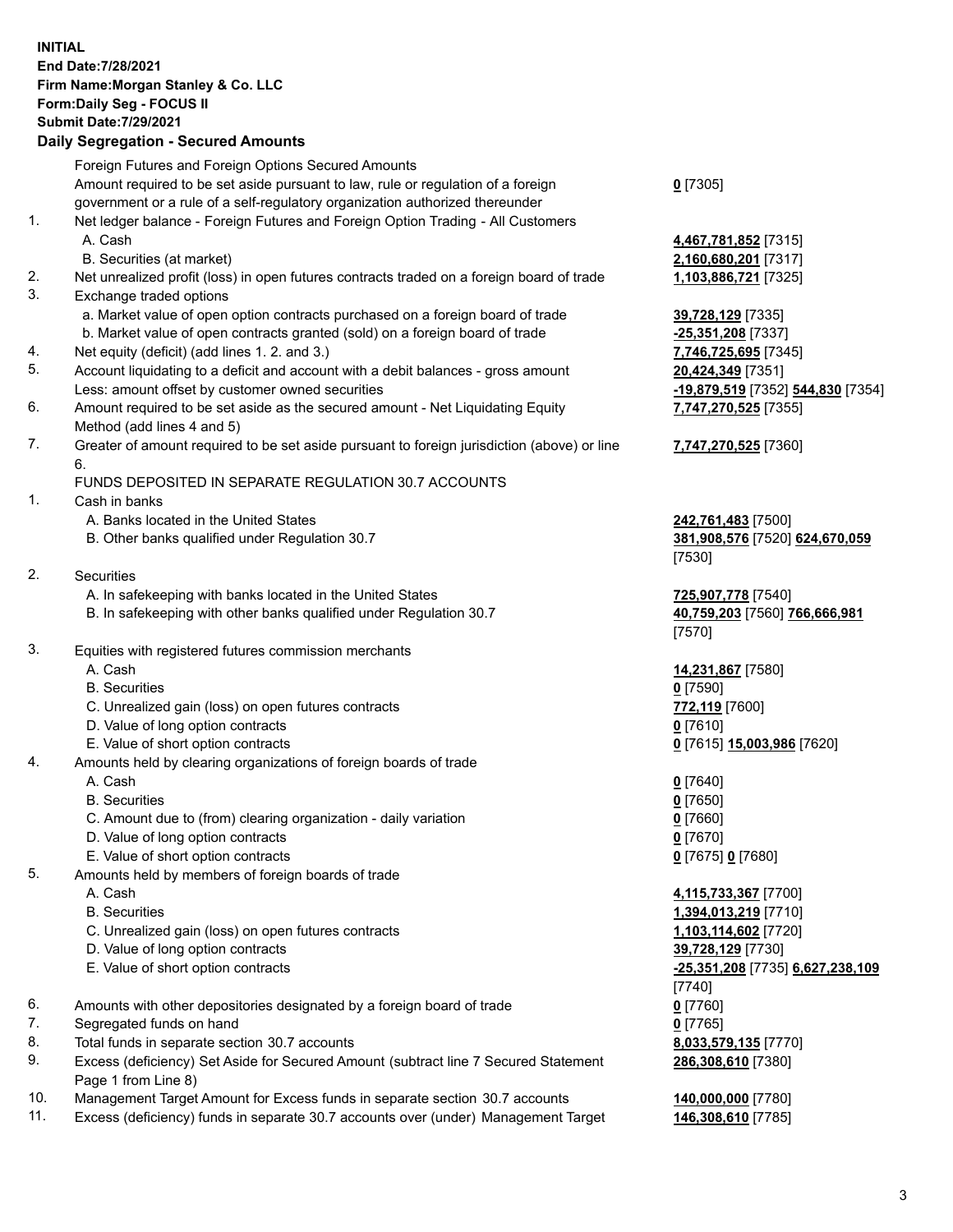**INITIAL End Date:7/28/2021 Firm Name:Morgan Stanley & Co. LLC Form:Daily Seg - FOCUS II Submit Date:7/29/2021 Daily Segregation - Segregation Statement** SEGREGATION REQUIREMENTS(Section 4d(2) of the CEAct) 1. Net ledger balance A. Cash **13,469,022,446** [7010] B. Securities (at market) **7,850,969,935** [7020] 2. Net unrealized profit (loss) in open futures contracts traded on a contract market **3,727,831,307** [7030] 3. Exchange traded options A. Add market value of open option contracts purchased on a contract market **1,087,384,363** [7032] B. Deduct market value of open option contracts granted (sold) on a contract market **-436,684,022** [7033] 4. Net equity (deficit) (add lines 1, 2 and 3) **25,698,524,029** [7040] 5. Accounts liquidating to a deficit and accounts with debit balances - gross amount **332,211,134** [7045] Less: amount offset by customer securities **-331,787,013** [7047] **424,121** [7050] 6. Amount required to be segregated (add lines 4 and 5) **25,698,948,150** [7060] FUNDS IN SEGREGATED ACCOUNTS 7. Deposited in segregated funds bank accounts A. Cash **3,407,935,086** [7070] B. Securities representing investments of customers' funds (at market) **0** [7080] C. Securities held for particular customers or option customers in lieu of cash (at market) **2,617,751,145** [7090] 8. Margins on deposit with derivatives clearing organizations of contract markets A. Cash **14,210,691,519** [7100] B. Securities representing investments of customers' funds (at market) **0** [7110] C. Securities held for particular customers or option customers in lieu of cash (at market) **4,844,170,085** [7120] 9. Net settlement from (to) derivatives clearing organizations of contract markets **-47,803,142** [7130] 10. Exchange traded options A. Value of open long option contracts **1,087,384,363** [7132] B. Value of open short option contracts **-436,684,022** [7133] 11. Net equities with other FCMs A. Net liquidating equity **12,567,992** [7140] B. Securities representing investments of customers' funds (at market) **0** [7160] C. Securities held for particular customers or option customers in lieu of cash (at market) **0** [7170] 12. Segregated funds on hand **389,048,705** [7150] 13. Total amount in segregation (add lines 7 through 12) **26,085,061,731** [7180] 14. Excess (deficiency) funds in segregation (subtract line 6 from line 13) **386,113,581** [7190] 15. Management Target Amount for Excess funds in segregation **235,000,000** [7194]

16. Excess (deficiency) funds in segregation over (under) Management Target Amount Excess

**151,113,581** [7198]